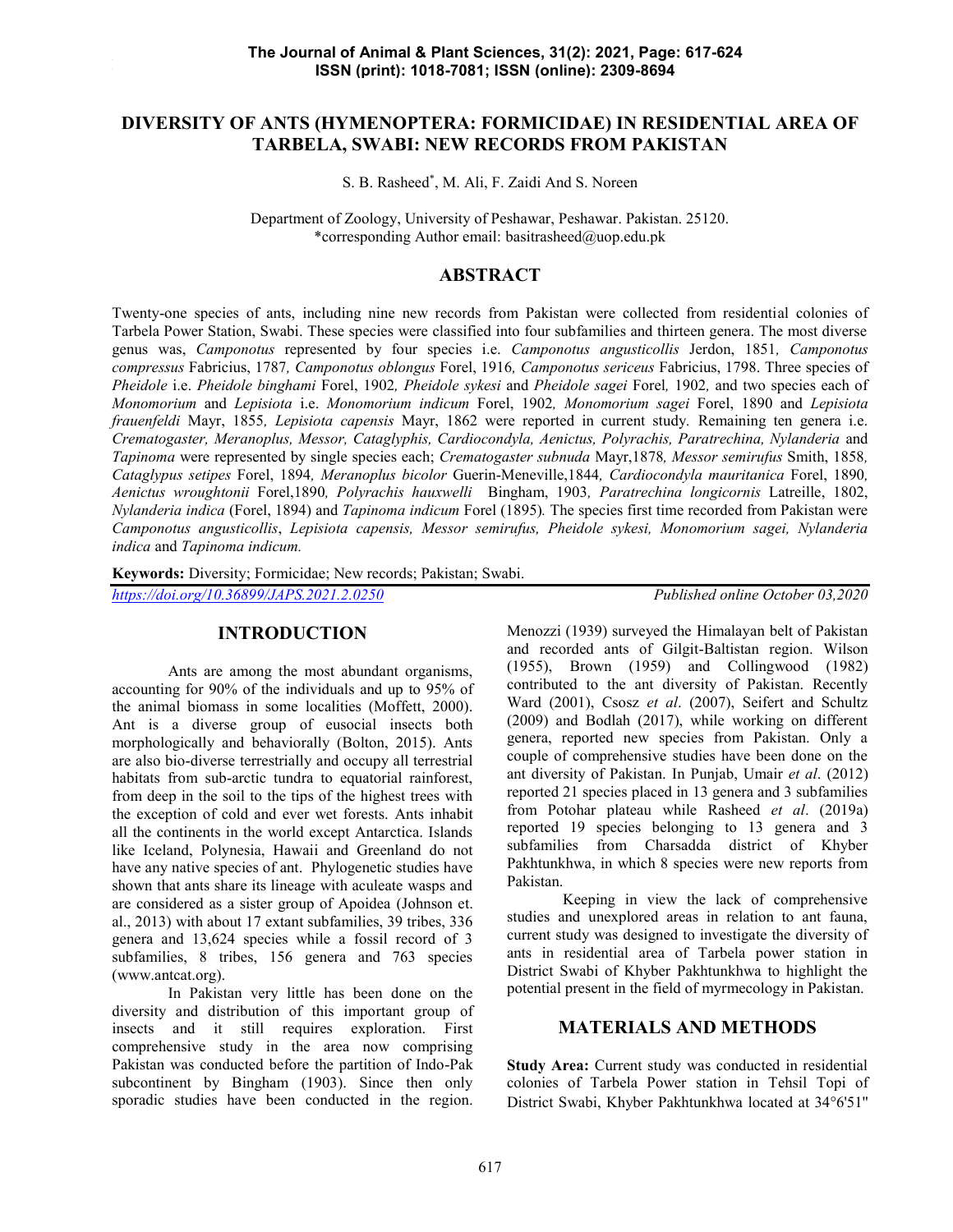N latitude and 72° 45'55.'' E longitude and 335 m above sea level. The study area lies at a distance of 112 km from the Federal Capital of Islamabad and 142 km from provincial capital of Peshawar. Climate of this area is warm and temperate with an average annual temperature of 22.2°C and annual precipitation of 639mm. Most rain falls in summer months of monsoon specially during August. The residential area of Tarbela Hydroelectric Power station lies between Indus and Kabul rivers. The area has residential colonies for the employees of the power station, parks and grounds which are well maintained as well open spaces and vegetation area.

**Collection, Preservation, Stretching and Mounting:** A survey was conducted from November 2015 to October 2016, once a month from various habitats, to collect ants randomly from houses, playgrounds, park, roadsides, jungle, graveyard and dam area. Indoor collection from houses was done from room, kitchens, washrooms and courtyards. Ants were also collected from birds nests as well as trees. Information regarding habitat, time, date and collector were noted down. Collection was done by hand picking, using bait trap and pit fall method. In hand collection samples were collected with the help of hand picking. From each nest 10 to 15 samples were collected in an Eppendorf tube. In bait collection method, food was used as an attractant. Minced meat, sugar solution, honey or biscuits were placed at equal interval of 1 to 2 meters. The area of the bait was checked after 30 minutes of bait placement and any ant present were collected. In pit fall method a 10 cm long and 3 to 5 cm in diameter plastic bottles were filled with 30 ml ethylene glycol or 90% alcohol mixed with 3 drops of glycerin to prevent evaporation. Five pit falls were arranged per plot, one in  $C.$  oblongus, center and four at corners by inserting the bottle to ground level in a pit made in the ground. These pits were left in open for 1 to 2 days. Ants fallen and got killed in these traps were then collected, washed with saltwater or alcohol and preserved.

The collected ants were killed by using standard entomological cyanide killing bottles (Youdeowei, 1977). The collected ants were preserved in 90% ethanol, which setipes, was changed after a day to prevent the specimens from ruining due to chemicals present in ant chitin (Upton 1991). As same type of ants are collected in one tube so few representative ants were mounted from each tube. The ants were mounted on a triangular cut cards by using seccotine glue. The legs and mandibles were stretched before gluing the thin side of card between first two pairs of legs on ventral surface of the body. The ants mounted on cards were then pinned by inserting a stainless-steel pin in the broad side of the mounting card.

**Identification:** The mounted specimens were identified using morphological characters under stereo microscope (Olympus SD30) having 10x to 60x magnification. The ants were classified into subfamilies and then genera by using keys described in Bolton (1994) and Borowiec (2016). Species level identification was carried out by keys described in Bingham (1903), Radchenko (1998), Seifert (2003), Bharti *et al*. (2012) and Abdul-Rassoul (2013). The identified specimens were then compared online resources (www.antweb.org, www.antwiki.org) for confirmation purpose.

### **RESULTS**

Current study was designed to know the species composition of ants in a residential area of district Swabi. A random collection was carried out by hand picking and food traps. A total of 2,264 specimens collected in current study were classified into 21 species belonging to 14 genera placed in 4 subfamilies. The four subfamilies were Myrmicinae, Formicinae, Dolichoderinae and Dorylinae, of which Formicinae was the most dominant with 6 genera i.e. *Camponotus, Lepisiota, Nylanderia, Paratrechina, Cataglyphis* and *Polyrachus* and 10 species followed by Myrmicinae having 6 genera i.e. *Cardiocondyla, Meranoplus, Messor, Monomorium, Pheidole and Crematogaster* and nine species while Dolichoderinae and Dorylinae were represented by a single genus *Tapinoma* and *Aenictus* respectively. The most diverse genus was found to be *Camponotus* having four species followed by *Pheidole* with three species. *Monomorium, Paratrechina* and *Lepisiota* were represented by two species each whereas remaining eight genera were having a single species each (Table 1).

Among the twenty-one species sampled from study area about nine species (*Camponotus compressus, C. oblongus, Crematogaster subnuda, Lepisiota fraunfeldi, Paratrechina longicornis, Monomorium indicum, Pheidole binghami, P. skyesi,* and *Tapinoma indicum*) were collected from different habitats of indoor as well as outdoor sites such as rooms, kitchens, graveyard, cultivated fields, grass fields and streets. Nine of the species (*Camponotus sericeus, C. angusticollis, Lepisiota capensis, Nylanderia indica, Cataglyphis setipes, Polyrachis hauxwelli, Cardiocondyla maurtinaica, Messor semirufus* and *Meranoplus bicolor*) collected in present study were exclusively collected from outdoor sites such as graveyard, cultivated fields, grass fields, streets, play grounds, road sides and green areas (trees and grasses) of the study area. Only three species (*Monomorium sagei, Pheidole sagei* and *Aenictus wroughtonii*) were exclusively collected from indoor sites like rooms, washrooms and kitchens.

Details for collected fauna is as following. **Subfamily: Myrmicinae**

**Genus:** *Cardiocondyla* **Emery, 1869** *Cardiocondyla mauritanica* **Forel, 1890** *Distribution*

Pakistan: Swat, Madyan, Swabi.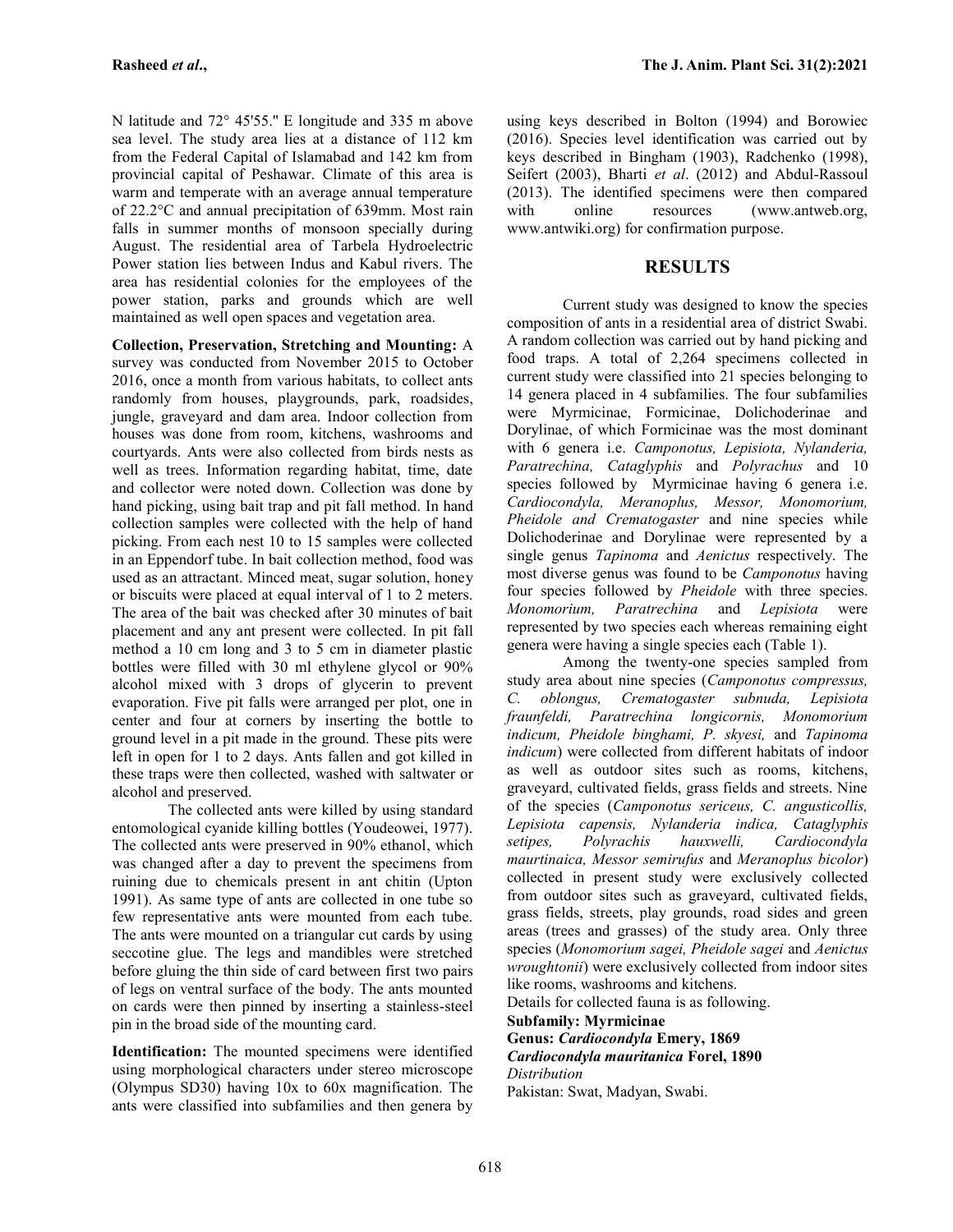Elsewhere: India, Afghanistan, Iran and almost all zoogeographical regions.

*Material examined*

Swabi: Tarbela, 17.X.2016, leg. Abdullah, 2 workers.

*Comments*

Two workers were collected from grass field.

**Genus:** *Crematogaster* **Lund, 1831**

*Crematogaster subnuda* **Mayr, 1879**

*Distribution*

Pakistan: Charsadda, Swabi.

Elsewhere: India and Singapore

*Material examined*

Swabi: Tarbela, 16.XI.2015, leg. Naseem, 5 workers; 12.XII.2016, leg. Abdullah , 19 workers; 07.I.2016, leg. Abdullah, 15 workers; 23.II.2016, leg. Maleeha, 20 workers; 16.III.2016, leg. Maria, 05 workers; 5.IV.16, leg. Maria, 21 workers; 19.VIII.16, leg. Maria, 20 workers; 7.IX.16, leg. Abdullah, 15 workers; 8.X.16, leg. Abdullah, 12 workers.

#### *Comments*

Ants were captured from indoor (kitchens) and outdoor collection sites like street, bare grounds and vegetation (trees).

#### **Genus:** *Meranoplus* **Smith, 1853**

# *Meranoplus bicolor* **(Guerin-Meneville, 1844)**

*Distribution*

Pakistan: Charsadda, Kohat, Rawalpindi, Swabi. Elsewhere: India, China, Srilanka, Bhutan, Thailand, Indonesia, Malaysia, Myanmar, Singapore, Nepal.

*Material examined*

Swabi; Tarbela, 15.I.2016, leg. Maria, 10 workers, 10.IX.2016, leg. Abdullah, 12 workers.

*Comments*

Ants were captured from grass fields.

**Genus:** *Messor* **Forel, 1890**

### *Messor semirufus* **Andre, 1883**

*Distribution*

Pakistan: Swabi

Elsewhere: Afghanistan, Iran, Jammu and Kashmir, Iraq, Italy, Turkey

*Material examined*

Swabi: Tarbela, 02.II.2016, leg. Abdullah, 5 workers; 11.III.2016, leg. Maria, 8 workers; 5.IV.2016, leg. Maria, 23 workers; 15.V.2016, leg. Maria, 37 workers; 13.VIII.2016, leg. Abdullah, 35 workers; 11. IX.2016, leg. Maria, 13 workers; 22.X.2016, leg. Maria, 41 workers.

*Comments*

This species was only collected from outdoor sites like grass fields, streets, bare grounds and vegetation (trees).

*Remarks*

Reported for the first time from Pakistan.

**Genus:** *Monomorium* **Mayr, 1855**

### *Monomorium indicum* **Forel, 1902**

#### *Distribution*

Pakistan: Kalat, Makran, Thatta, Charsadda, Swabi.

Elsewhere: India, Afghanistan, Iran, United Arab Emirates (UAE).

*Material examined*

Swabi: Tarbela, 05.I.2016, leg. Maria, 8 workers; 10.II.2016, leg. Maleeha, 15 workers; 17.III.2016, leg. Abdullah, 30 workers; 11.VI.2016, leg. Maria, 35 workers, 06.VII.2016, leg. Maria, 40 workers; 21.X.2016, leg. Maria, 7 workers.

*Comments*

Indoor collection was made from rooms, washrooms and kitchens while outdoor collection was done from streets, grass fields and bare grounds.

*Monomorium sagei* **Forel, 1890**

*Distribution*

Pakistan: Karakorum, Baltistan, Swabi.

Elsewhere: Afghanistan, China, India.

*Material examined*

Swabi: Tarbela, 02.III.2016, leg. Maria, 10 workers; 08.V.2016, leg. Naseem, 5 workers; 03.VI.2016, leg. Maleeha, 35 workers; 16.VII.2016, leg. Maria, 40 workers.

*Comments*

Ants were collected from indoor sites like rooms and kitchen only.

**Genus:** *Pheidole* **Westwood, 1840**

*Pheidole binghamii* **Forel, 1902**

*Distribution*

Pakistan: Charsadda, Swabi.

Elsewhere: Jammu and Kashmir, Vietnam.

*Material examined*

Swabi: Tarbela, 11.V.2016, leg. Naseem, 2 workers; 02.VI.2016, leg. Maria, 4 workers; 16.VII.2016, leg. Maria, 1 worker; 12.X.2016, leg. Abdullah, 9 workers.

*Comments*

Specimens were collected both from indoor (rooms, washrooms and kitchen) as well as outdoor (grass fields, streets, bare grounds and trees) collection sites.

#### *Pheidole sagei* **Forel, 1902**

*Distribution*

Pakistan: Gilgit-Baltistan, Swabi.

Elsewhere: China, India, Nepal.

*Material examined*

Swabi: Tarbela, 07.III.2016, leg. Maria, 10 workers; 04.IV.2016, leg Maria, 6 workers; 13.V.2016, leg. Naseem, 35 workers; 04.VI.2016, leg. Maria, 23 workers; 06.VII.2016, leg. Maleeha, 40 workers.

*Comments*

Specimens of this species were collected from rooms and kitchens.

*Pheidole sykesi* **Forel, 1902**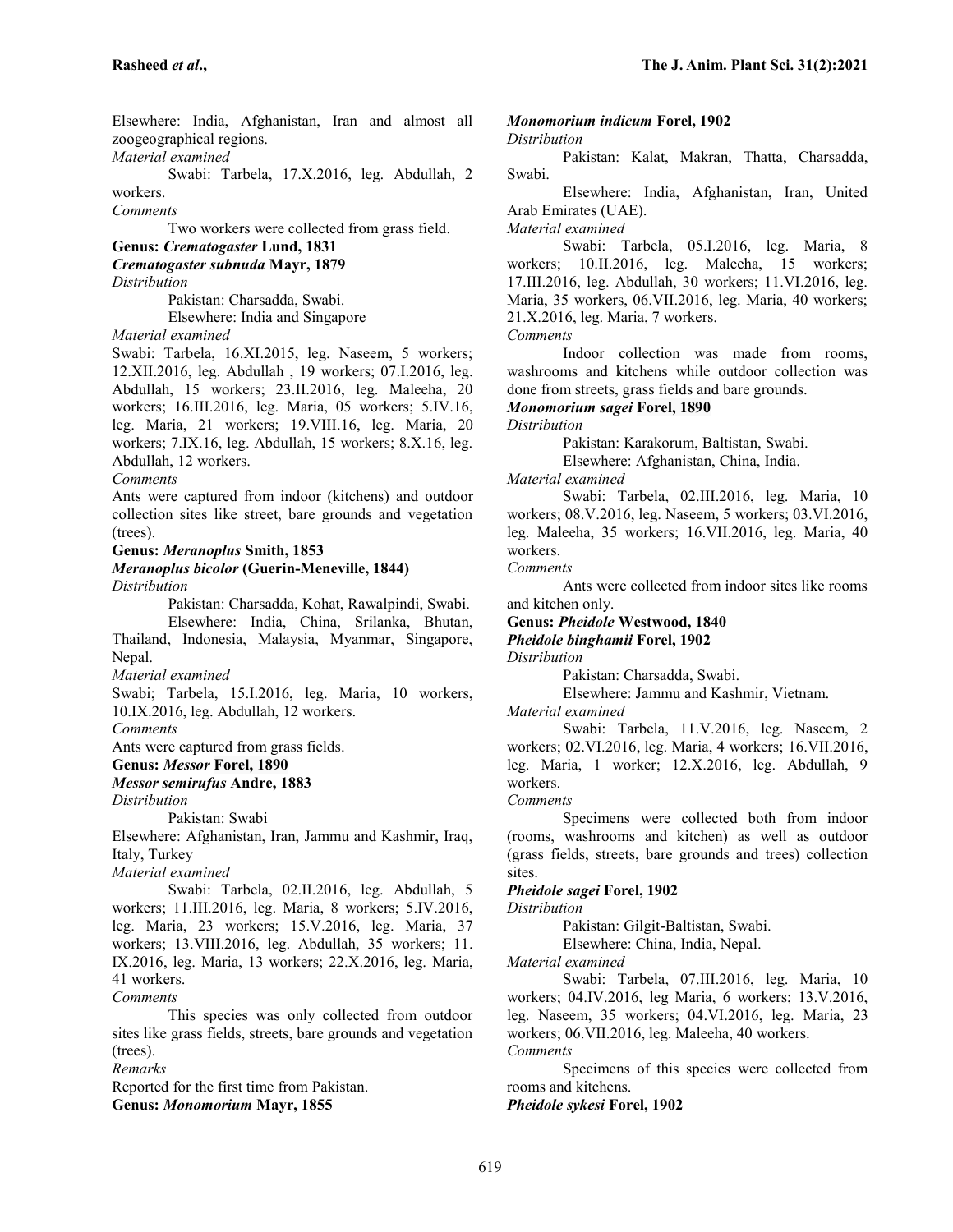*Distribution* Pakistan: Swabi. Elsewhere: India. *Material examined* Swabi: Tarbela, 07.VIII.2016, leg. Maria, 06 workers; 17.IX.2016, leg. Naseem, 3 workers; 11.X.2016, leg. Maria, 01 worker. *Comments* Sampling was done from room, washrooms, kitchens and grass fields. *Remarks* Reported for the first time from Pakistan. **Subfamily: Formicinae Genus:** *Camponotus* **Mayr, 1861** *Camponotus angusticollis* **Jerdon, 1851** *Distribution* Pakistan: Swabi. Elsewhere: Bangladesh, Borneo, India, Indonesia, Malaysia, Nepal. *Material Examined* Swabi: Tarbela, 07.II.2016, leg. Maria, 02 workers; 03.VII.2016, leg. Maria, 02 workers; 13.IX.2016, leg. Maria, 06 workers. *Comments* Collection was done from fields, streets and bare grounds. *Remarks* Reported for the first time from Pakistan. *Camponotus compressus* **Fabricius, 1787** *Distribution* Pakistan: Charsadda, Rawalpindi, Islamabad, Swabi.

Elsewhere: Bangladesh, Borneo, Canary Islands, China, India, Indonesia, Liechtenstein, Malaysia, Nepal, Philippines, UAE.

#### *Material examined*

Swabi: Tarbela, 12.IX.2015, leg. Abdullah, 04 workers, 14.XII.2015, leg. Maria 12 workers, 19.I.2016, leg. Abdullah, 45 workers, 16.II.2016, leg. Maria, 11 workers, 15.III.2014, leg. Maria, 07 workers, 04.IV.2016, leg. Maria, 04 workers, 09.V.2016, leg. Maria, 5 workers, 11.VI.2016, leg. Maria, 02 workers, 03.VII.2016, leg. Maria, 03 workers, 11.VIII.2016, leg. Maleeha, 49 workers, 21.IX.2016, leg. Abdullah, 61 workers, 17.X.2016, leg. Maria, 10 workers.

*Comments*

Specimens were collected from rooms, washrooms, kitchen, fields, grass fields, trees and bare grounds.

#### *Camponotus oblongus* **Forel, 1916**

*Distribution*

Pakistan: Charsadda, Rawalpindi, Swabi.

Elsewhere: Bangladesh, India, Myanmar. *Material examined*

Swabi: Tarbela, 01.II.2016, leg. Abdullah, 07 workers, 28.IV.2016, leg. Maria, 06 workers, 24.VI.2016, leg. Maria, 04 workers, 03.VII.2016, leg. Maria, 12 workers, 01.VIII.2016, leg. Haleema, 01 worker. *Comments*

Samples were collected from rooms, washrooms, kitchen, fields, grass fields, streets and bare grounds.

*Camponotus sericeus* **Fabricius, 1798**

*Distribution*

Pakistan: Charsadda, Islamabad, Rawalpindi, Swabi.

Elsewhere: Afghanistan, India, Srilanka, Thailand, Afrotropical, Malagasy and Palearctic regions. *Material Examined*

Swabi: Tarbela, 06.IV.2016, leg. Maria, 05 workers, 05.V.2016, leg. Maria, 04 workers.

*Comments*

Ant specimens were collected from outdoor sites like fields, streets and bare grounds.

**Genus:** *Cataglyphis* **Foerster, 1850**

*Cataglyphis setipes* **Forel, 1894**

*Distribution*

Pakistan: Kalat, Makran, Pasni, Quetta, Charsadda, Swabi, Sindh.

Elsewhere: Afghanistan, India, Iran, Kyrgyzstan. *Material examined*

Swabi: Tarbela, 03.IX.2016, leg. Abdullah, 05 workers, 10.II.2016, leg. Maria, 09 workers, 23.III. 2016, leg. Maria, 14 workers, 11.IV.2016, leg. Maria, 18 workers,

05.V.2016, leg. 21 workers, 07.VI.2016, leg. Maleeha, 24 workers.

*Comments*

Specimens were collected from the fields, grass fields, streets and bare grounds.

**Genus***: Lepisiota* **Santschi, 1926**

*Lepisiota frauenfeldi* **Mayr, 1855**

*Distribution*

Pakistan: Charsadda, Rawalpindi, Islamabad, Swabi.

Elsewhere: Afghanistan, India and Palearctic region.

*Material examined*

Swabi: Tarbela, 12.I.2016, leg. Abdullah, 30 workers, 08.II.2016, leg. Maria, 19 workers, 16.III.2016, leg. Maria, 49 workers, 07.IV.2016, leg. Abdullah, 61 workers, 23.V.2016, leg. Maria, 67 workers, 13.VI.2016, leg. Maria, 85 workers, 13.VIII.2016, leg. Maleeha, 22 workers, 24.X.2016, leg. Abdullah, 46 workers.

*Comments*

Specimens were collected from all indoor collection sites as well as from bare grounds, fields, streets and trees.

### *Lepisiota capensis* **Mayr, 1862**

*Distribution*

Pakistan: Swabi.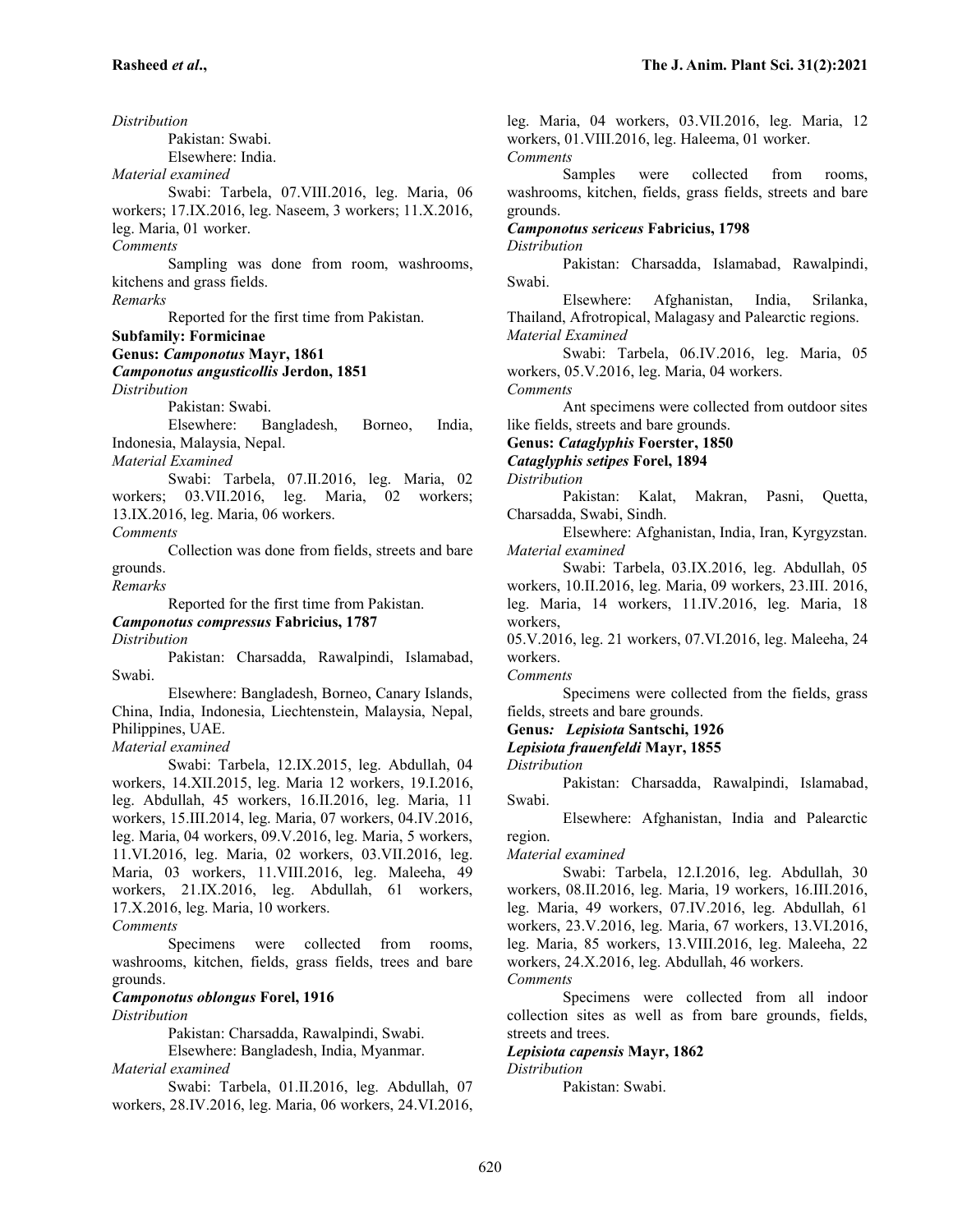Elsewhere: China, India, Madagascar, Afrotropical region. *Material examined* Swabi: Tarbela, 12.III.2016, leg. Maria, 05 workers, 08.IX.2016, leg. Maria, 25 workers. *Comments* Specimens were collected from graveyard, grass fields and trees. *Remarks* Reported for the first time from Pakistan. **Genus:** *Nylanderia* **Emery, 1906** *Nylanderia indica* **(Forel, 1894)** *Distribution* Pakistan: Swabi. Elsewhere: China, Bangladesh, India, Nepal, Nicobar Island, Srilanka. *Material examined* Swabi: Tarbela, 15.X.2016, leg. Maria, 02 workers. *Comments* Specimens were collected from outdoors sites like graveyards and grass fields only. *Remarks* Reported for the first time from Pakistan. **Genus:** *Paratrechina* **Motschulsky, 1863** *Paratrechina longicornis* **Latreille, 1802** *Distribution* Pakistan: Charsadda, Karachi, Swabi. Elsewhere: Worldwide. *Material examined* Swabi: Tarbela, 07.I.2016, leg. Maria, 06 workers, 12.II.2016, leg. Maria, 04 workers, 15.X.2016, leg. Abdullah, 10 workers. *Comments* Specimens were collected both indoors and outdoors collection site such as kitchens, grass fields and trees.

### **Genus:** *Polyrhachis* **Smith, 1857** *Polyrhachis hauxwelli* **Bingham, 1903**

*Distribution* Pakistan: Charsadda, Swabi. Elsewhere: India, Jordan, Myanmar, Thailand *Material examined* Swabi: Tarbela, 17.III.2016, leg. Maria, 04 workers, 18.VI.2016, leg. Maria, 08 workers. *Comments* Ants were collected from grave yard, streets and bare grounds. **Subfamily: Dolichoderinae Genus:** *Tapinoma* **Foerster, 1850** *Tapinoma indicum* **Forel, 1895** *Distribution* Pakistan: Karachi, Charsadda, Swabi. Elsewhere: Borneo, China, India, Indonesia, Laos, Malaysia, Sri Lanka, Vietnam. *Material examined* Swabi: Tarbela, 03.III.2016, leg. Naseem, 45 workers, 19.VI.2016, leg. Maria, 15 workers, 05.VII.2016, leg. Maria, 13 workers, 07.X.2016, leg. Maria, 15 workers. *Comment* Ants were collected from kitchen, grass fields, streets, bare grounds and trees. *Remarks* Reported for the first time from Pakistan. **Subfamily: Dorylinae Genus:** *Aenictus* **Shuckard, 1840** *Aenictus wroughtonii* **Forel, 1890** *Distribution* Pakistan: Swabi. Elsewhere: India. *Material examined* Swabi: Tarbela, 03.VI.2016, leg. Maria, 25 workers, 19.IX.2016, leg. Naseem, 55 workers. *Comment* These ants were collected from washrooms only. *Remarks* Reported for the first time from Pakistan.

### **Table 1 Ants species collected from different areas of Tarbela colony.**

| <b>Subfamilies</b> | Genera            | <b>Species</b>            | <b>No. of Specimens</b> |
|--------------------|-------------------|---------------------------|-------------------------|
| Formicinae         | Camponotus        | Camponotus compressus     | 283                     |
|                    |                   | Camponotus oblongus       | 31                      |
|                    |                   | Camponotus angusticollis  | 11                      |
|                    |                   | Camponotus sericeus       | 9                       |
|                    | Cataglyphis       | Cataglyphis setipes       | 134                     |
|                    | Lepisiota         | Lepisiota frauenfeldi     | 743                     |
|                    |                   | Lepisiota capensis        | 30                      |
|                    | Nylanderia        | Nylanderia indica         | 3                       |
|                    | Paratrechina      | Paratrechina longicornis  | 20                      |
|                    | Polyrachis        | Polyrachis hauxwelli      | 12                      |
| Myrmicinae         | Cardiocondyla     | Cardiocondyla mauritanica | $\overline{2}$          |
|                    | Messor            | Messor semirufus          | 241                     |
|                    | <i>Meranoplus</i> | Meranoplus bicolor        | 22                      |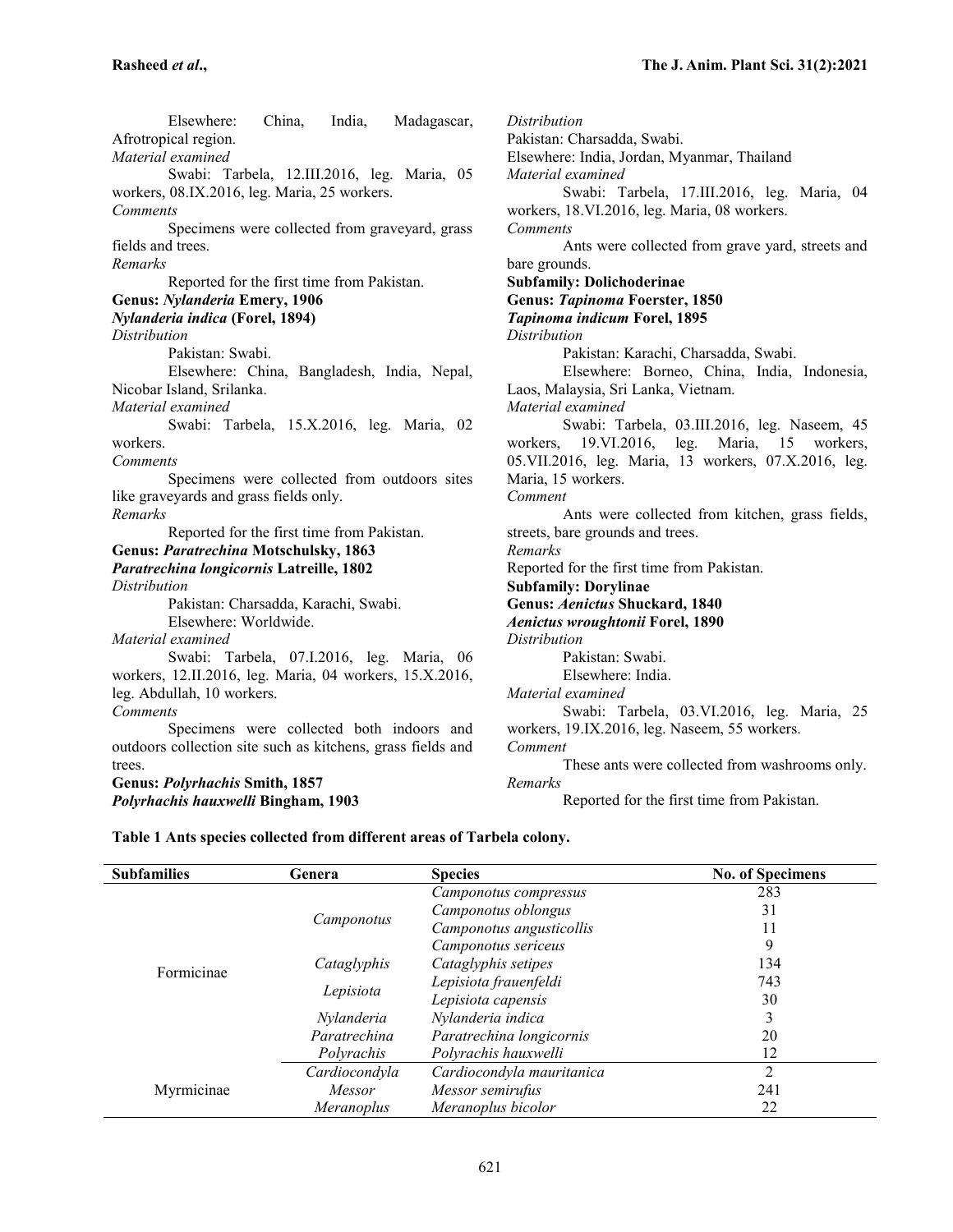|                |               | Monomorium indicum    | 60  |
|----------------|---------------|-----------------------|-----|
|                | Monomorium    | Monomorium sagei      | 90  |
|                |               | Pheidole binghami     | 449 |
|                | Pheidole      | Pheidole sykesi       | 10  |
|                |               | Pheidole sagei        | 114 |
|                | Crematogaster | Crematogaster subnuda | 169 |
| Dolichoderinae | Tapinoma      | Tapinoma indicum      | 88  |
| Dorylinae      | Aenictus      | Aenictus wroughtonii  | 80  |
|                |               |                       |     |

# **DISCUSSION**

Ants are the most diverse group among insects but very little has been done to explore this important and diverse group in Pakistan. After the comprehensive study of Bingham (1903) few studies have been conducted following the inception of Pakistan and all these studies have reported 21 subfamilies, 35 genera and 111 species (Rasheed *et al*. 2019a; Rasheed *et al*., 2019b). Present study further adds one genus and seven species to the ant fauna of Pakistan. This study has been conducted in a very limited residential area of Tarbela which shows great potential in the field of myrmecology in Pakistan.

Pakistan is located in south Asia between India in the east and Afghanistan and Iran in the west. Zoogeographically Pakistan lies in two zoogeographical range, the western parts border the east of Palearctic region which in north Pakistan covers the foot hills of Himalayas and Kashmir area. The east of Pakistan borders the western oriental region. Since Pakistan is situated at the boundary of these two zoogeographical regions so it forms an ecotone between the two regions and fauna of this country is an intermediate between the Palearctic and oriental regions (Zaidi *et al*. 2016).

Species reported in current study have variable range of distribution across the world. Some species have wide range of distribution and occur in various zoogeographical region e.g. *Camponotus compressus* (Borowiec and Salata, 2013)*, Camponotus sericeus* (Dey and Kumar, 2008)*, Cardiocondyla mauratanica* (Seifert *et al*. 2017), *Lepisiota fraunfeldi* (Schifani *et al*. 2018)*, Lepisiota capensis* (Xu, 1994)*, Meranoplus bicolor* (Schodl, 1998) and *Paratrechina longicornis* (Sharaf *et al*. 2017). Human activities have played an important role in the transport of *P. longicorni* to almost all populated tropical and subtropical areas of the world. Its diverse habitat adaptation and scavenger mode of feeding has enabled it to establish as exotic and indoor introduced species across the world (Sharaf *et al*. 2017). Certain species has very limited distribution and is either endemic to a country or occur in one or two zoogeographic regions. *Cataglyphis setipes, Monomorium indicum, Monomorium sagei, Nylanderia indica, Pheidole sagei* and *Tapinoma indicum* occurs both in Palearctic and Oriental regions but their distribution is restricted to few neighbouring countries like Pakistan, India, China,

Afghanistan, Iran and Nepal only (Bingham 1903, Wachkoo and Bharti 2015).

As described above Pakistan lies in an ecotone between the Palearctic and Oriental region, which is also reflected in its ant fauna. The ant fauna of Pakistan has species which exclusively either occur in Palearctic region e.g. *Messor semirufus* (Collingwood, 1961; Abdul-Rasool, 2013) or in Oriental region e.g. *Aenictus wroughtonii, C. angusticollis, C. oblongus, Pheidole binghamii* and *Pheidole sykesi* (Bingham, 1903)*. Messor semirufus* range does not extend to oriental region as it has been reported only from Jammu and Kashmir (Bharti *et al*. 2016) and northern parts of Pakistan (Rasheed *et al*. 2019a) which lies in Palearctic region. Other studies conducted in India as well as in Pakistan (Umair *et al*. 2012) has not reported this species from these areas. On the other hand species exclusively distributed in oriental region confirms the ecotone status of this northwestern part of Pakistan. Indo-Pak subcontinent have same climatic conditions, and the geography of two countries is open towards each other so both countries have the possibility of sharing most of their fauna including ants, so species like *Aenictus wroughtonii* and *Pheidole sykesi,* which remained endemic to India has been reported from Pakistan in current study.

Previously Umair *et. al.,* (2012) reported 21 species placed in 13 genera from Pakistan. Five species of present survey i.e. *Camponotus oblongus, Lepisiota frauenfeldi, Camponotus compressus, Camponotus sericeus, Meranoplus bicolor* were also reported by Umair *et. al.,* (2012) from Potohar region of Punjab, Pakistan. Sixteen species documented by Umair *et. al*., (2012) i.e. *Camponotus confucii, C. japonicas, Atopomyrmex ceylonicus, Crematogaster rothneyi, Holcomyrmex glaber, H. scabricps, Monomorium logni, M. schurri, Pheidole mus, P. nietneri, P. pronotalis, Solenopsis geminate*, *Tetramorium smithi, Polyrachis hodgsoni, Lasius alienus* and *Liponera longitarsus* were not reported in current survey. Bodlah et. *al*., (2016) reported two species of genus *Tetraponera* i.e. *Tetraponera allaborans* (Walker, 1859) and *Tetraponera nigra* (Jerdon, 1851) for the first time from Pakistan. And these species were not reported in the present study.

Rasheed *et al*. (2019a) reported 19 species belonging to eleven genera and three subfamilies from district Charsadda of Khyber Pakhtunkhwa Pakistan. Subfamily Dorylinae reported in current study was not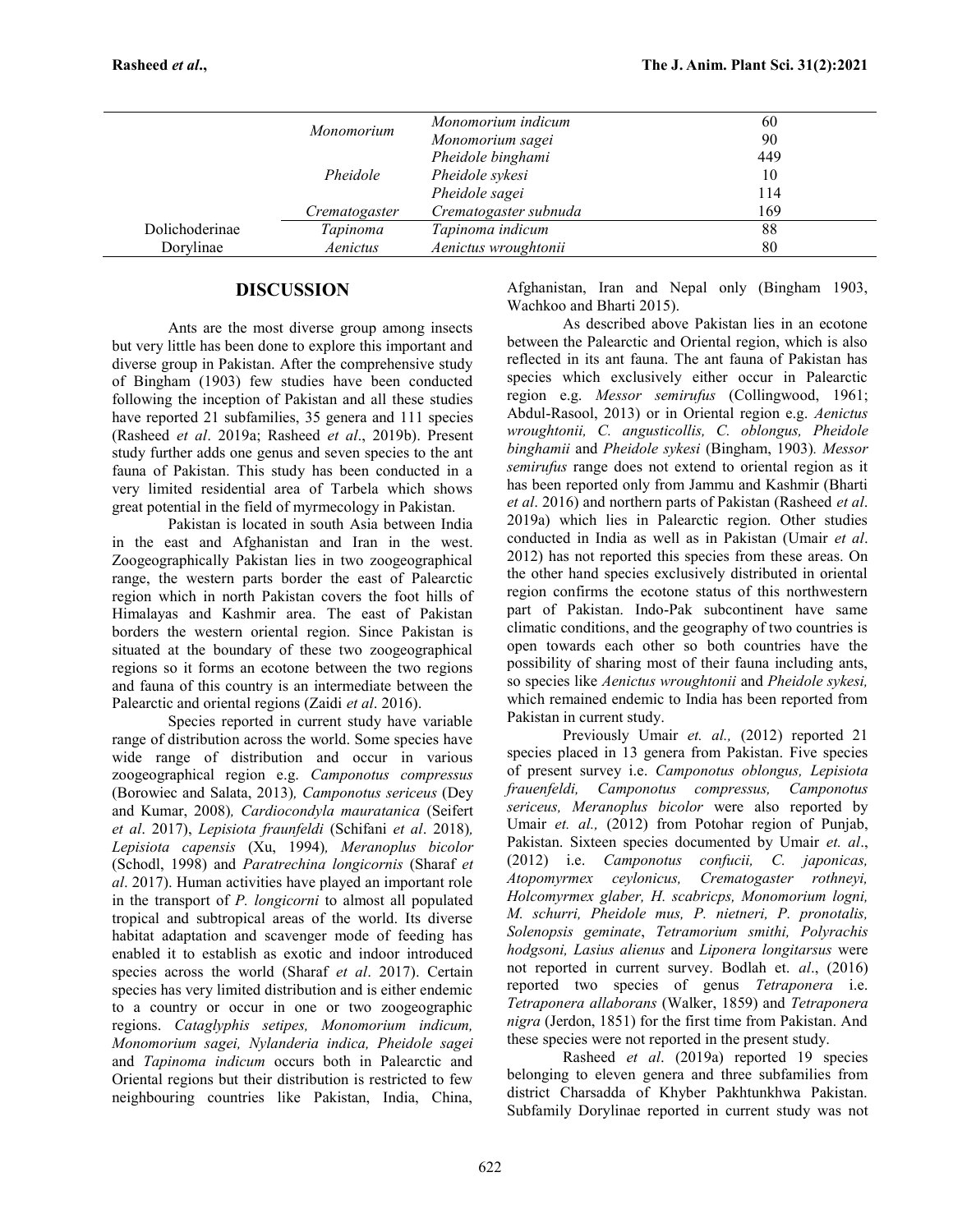reported from Charsadda. Similarly, *Aenictus* and *Nylanderia* are also new in this study. Species first time recorded from Pakistan in present study were not reported from Charsadda, however *Messor instabilis, Monomorium abberans, M. dichorum, Pheidole fergusoni, P. indica, P. latinoda, P. sulcaticeps* and *Tapinoma indicum* reported by Rasheed *et al*. (2019a) were not collected from Tarbela. The difference in species may be due to variation in ecology and land scape of the two study areas.

India, neighbouring country of Pakistan in among countries having most diverse ant fauna with 828 species, of which 342 are endemic to the country (Bharti *et al*. 2016). This high diversity can be attributed to the vast area of India, and secondly, lot of work has been done on the diversity of ants in India. On the contrary only 69 species have been reported from Pakistan including the new records reported in current study. This scarcity of data is due to lack of work done on the ant fauna of Pakistan as very little has been done on ant diversity of Pakistan (Umair *et al*. 2012; Bodlah *et al*. 2016; Rasheed *et al*., 2019a, Rasheed *et al*., 2019b). Present study not only highlights the potential of this field but also emphasizes the need to fully explore this important group of insects in Pakistan.

# **REFERENCES**

- Abdul-Rassoul, M.S., H.B. Ali and R.S.H. Augul (2013). New Records of Unidentified Ants worker (Hymenoptera: Formicidae: Myrmicinae) stored in Iraqi Natural History Museum with key to Species. Adv. Biores. 4(2): 27-33.
- Bharti, H., B. Guenard, M. Bharti and E.P. Economo (2016). An updated checklist to the ants of India with their specific distributions in Indian states (Hymenoptera, Formicidae). ZooKeys. 551: 1- 83.
- Bharti, H., A.A. Wachkoo and R. Kumar (2012). Two remarkable new species of Aenictus (Hymenoptera: Formicidae) from India. J. Asia- Pac Entomol. 15:291-294.
- Bingham, C.T. (1903). Hymenoptera. Vol. II: Ants and Cuckoo-wasps*.* Taylor & Francis, London (United Kingdom).
- Bodlah, I., M.T. Rasheed, A. Gull-e-Fareen, M.S. Ajmal and M.A. Bodlah (2016). First record of two<br>new species of genus Tetraponera new species of genus *Tetraponera* (Hymenoptera: Pseudomyrmecinae: Formicidae) from Pakistan. J. Entomol. Zool. Stud. 4(4): 1028-1030.
- Bodlah, I., Rasheed, M.T. & Bodlah, M.A. (2017). New distributional records of *Tetraponera rufonigra* (Jerdon) from Gilgit Baltistan, Pakistan. Asian J. Agric. Biol. 5: 56-59.
- Bolton, B. (2015). An online catalog of the ants of the world. Accessed at http://www.antcat.org/catalog, 14 June 2015
- Bolton, B., (1994). Identification guide to the ant genera of the world*.* Haward University Press, London (United Kingdom).
- Borowiec, L. and S. Salata (2013). Ants of Greece additions and corrections (Hymenoptera Formicidae). Genus. 24: 335-401.
- Borowiec, M. L. (2016). Generic revision of the ant subfamily Dorylinae (Hymenoptera, Formicidae). ZooKeys. 608: 1-280.
- Brown, W.L.Jr. (1959). Appendix G. Insecta collected by the expedition. In H. Field (Ed.), An anthropological reconnaissance in West Pakistan, 1955, with appendixes on the archaeology and natural history of Baluchistan and Bahawalpur (pp. 229-230).
- Collingwood, C. A. 1961a [1960]. The third Danish Expedition to Central Asia. Zoological Results 27. Formicidae (Insecta) from Afghanistan. Vidensk. Medd. Dan. Naturhist. Foren. 123: 51- 79
- Collingwood, C.A. (1982). Himalayan ants of the genus *Lasius* (Hymenoptera: Formicidae). Syst. Entomol. 7: 283-296.
- Csösz, S., Radchenko, A. & Schulz, A. (2007). Taxonomic revision of the Palaearctic *Tetramorium chefketi* species complex (Hymenoptera: Formicidae). Zootaxa. 1405: 1- 38.
- Dey, D. and A. Kumar (2008). Report of a third *Camponotus* species with metapleural gland from the world and first from India (Hymenoptera: Formicidae: Formicinae: Camponotini). Acta Entomol. Sin. 51:234-236
- Johnson, B.R., M.L. Borowiec, J.C. Chiu, E.K. Lee, J. Atallah and P.S. Ward (2013). Phylogenomics resolves evolutionary relationships among ants, bees, and wasps. Curr. Biol. 23(20): 2058-62.
- Menozzi, C. (1939). Formiche dell'Himalaya e del Karakorum raccolte dalla Spedizione italiana comandata da S. A. R. il Duca di Spoleto (1929). Atti della Società Italiana di Scienze Naturali e del Museo Civico di Storia Naturale di Milano, 78: 285-345.
- Moffett, M.W. (2000). A critical look at the basic terms in canopy biology. Biotropica 32(4): 569–596.
- Radchenko, A. G. (1998). A key to the genus *Cataglyphis* Forester (Hymenoptera, Formicidae) from Asia. Entomol. Rev. 78(4): 475-480.
- Rasheed, S.B., A. Yar, F. Zaidi and Q. Jamal (2019a). The diversity of Ants (Hymenoptera: Formicidae) in District Charsadda, Khyber Pakhtunkhwa: New Reports from Pakistan. Pakistan J. Zool. 52: 1363-1370